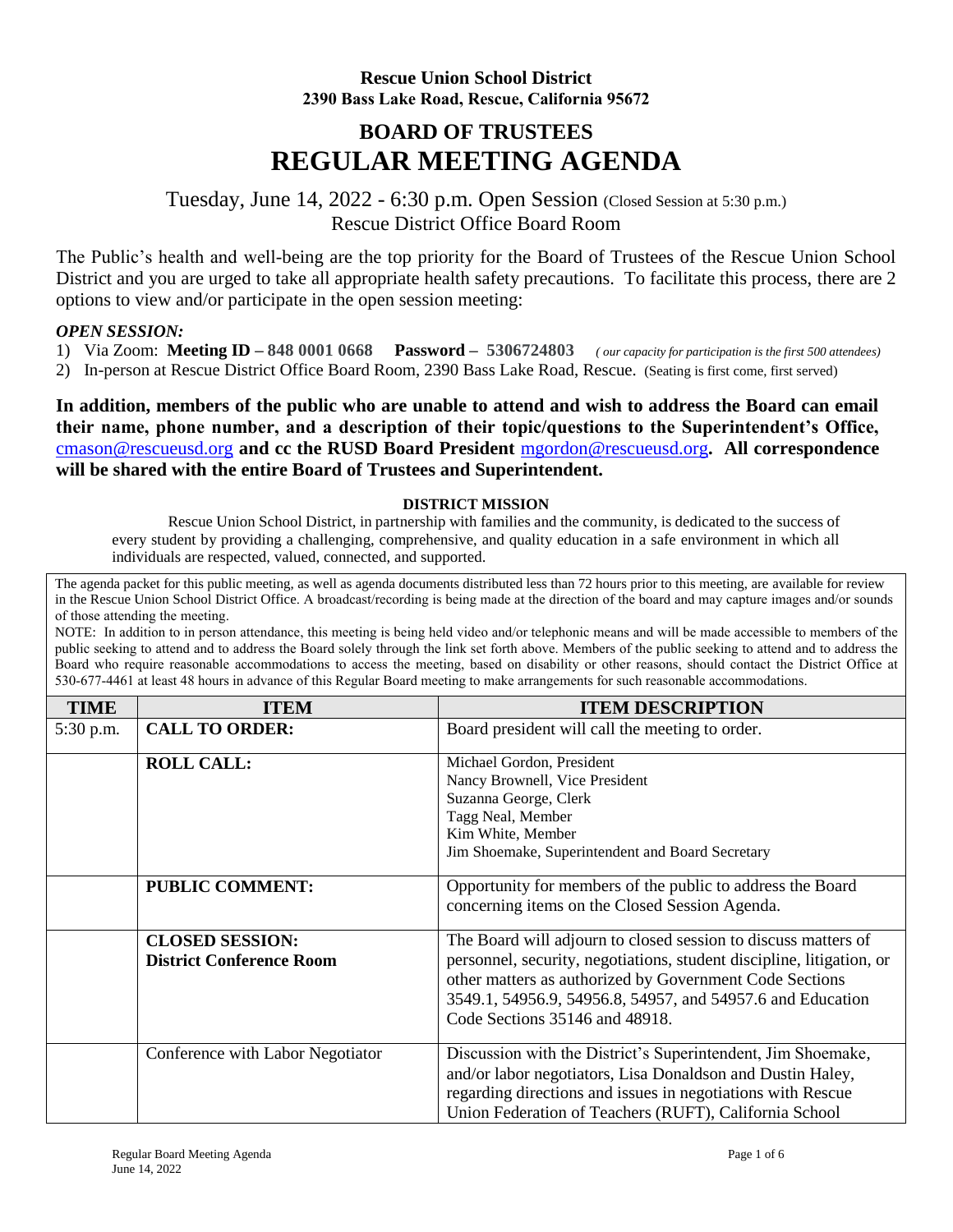|             |                                                                                                                                                      | Employees Association (CSEA), Confidential Staff, and<br>Administrative Management.                                                                                                                                                                                                                                                                                                                                                                                                                                                                                                                                                                                                                                                                                                                              |
|-------------|------------------------------------------------------------------------------------------------------------------------------------------------------|------------------------------------------------------------------------------------------------------------------------------------------------------------------------------------------------------------------------------------------------------------------------------------------------------------------------------------------------------------------------------------------------------------------------------------------------------------------------------------------------------------------------------------------------------------------------------------------------------------------------------------------------------------------------------------------------------------------------------------------------------------------------------------------------------------------|
| 6:30 p.m.   | <b>OPEN SESSION:</b>                                                                                                                                 | Reconvene to open session in the Board Room.                                                                                                                                                                                                                                                                                                                                                                                                                                                                                                                                                                                                                                                                                                                                                                     |
|             | Welcome                                                                                                                                              | The Board president will provide an introduction to Board<br>meeting proceedings.                                                                                                                                                                                                                                                                                                                                                                                                                                                                                                                                                                                                                                                                                                                                |
|             | <b>Flag Salute</b>                                                                                                                                   | The Board president will lead the flag salute.                                                                                                                                                                                                                                                                                                                                                                                                                                                                                                                                                                                                                                                                                                                                                                   |
|             | 1. Adoption of Agenda<br>(Consideration for Action)                                                                                                  | This item is provided as an opportunity for trustees, through<br>consensus, to re-sequence or table agenda topics.                                                                                                                                                                                                                                                                                                                                                                                                                                                                                                                                                                                                                                                                                               |
| 6:45 p.m.   | <b>REPORTS AND</b><br><b>COMMUNICATION:</b>                                                                                                          |                                                                                                                                                                                                                                                                                                                                                                                                                                                                                                                                                                                                                                                                                                                                                                                                                  |
|             | <b>Report from Closed Session</b>                                                                                                                    | Board president will report any action taken in closed session.                                                                                                                                                                                                                                                                                                                                                                                                                                                                                                                                                                                                                                                                                                                                                  |
|             | Superintendent's Report                                                                                                                              | The Superintendent will provide district related reports.                                                                                                                                                                                                                                                                                                                                                                                                                                                                                                                                                                                                                                                                                                                                                        |
| 7:00 p.m.   | <b>PUBLIC COMMENTS:</b>                                                                                                                              | This item is placed on the agenda for the purpose of providing<br>members of the public and Bargaining Unit representatives the<br>opportunity to address the Board on any item of business that does<br>not appear on the formal agenda. Each speaker will have two (2)<br>minutes to address the Board. The clock on the screen counts down<br>the time. Under the Ralph M. Brown Act, the Board of Trustees is<br>not allowed to comment on items that are not on the agenda. The<br>Board is not ignoring your comments. All public input is of great<br>value, but the Board is legally unable to respond to individual<br>comments. The Superintendent can refer items to staff who can<br>follow up with you. The Board President will invite public<br>comment on agendized items as they are discussed. |
| $7:10$ p.m. | <b>CURRICULUM &amp; INSTRUCTION</b>                                                                                                                  |                                                                                                                                                                                                                                                                                                                                                                                                                                                                                                                                                                                                                                                                                                                                                                                                                  |
|             | 2. Implementation Universal<br><b>Transition Kindergarten Update</b><br>(Supplement)<br>(Information Only)<br>Director of Curriculum and Instruction | The Superintendent recommends that the Board receive an<br>informational update report on Universal Transitional<br>Kindergarten and how the District will plan for implementation<br>beginning in the 2022-2023 school year.                                                                                                                                                                                                                                                                                                                                                                                                                                                                                                                                                                                    |
| $7:25$ p.m. | <b>GENERAL</b>                                                                                                                                       |                                                                                                                                                                                                                                                                                                                                                                                                                                                                                                                                                                                                                                                                                                                                                                                                                  |
|             | Public Hearing - Local Control<br>3.<br>Accountability Plan (LCAP)<br>(Supplement)<br>(Hearing)<br>Superintendent                                    | The governing board of a school district shall hold at least one<br>public hearing to solicit the recommendations and comments<br>from the public regarding the specific actions and expenditures<br>proposed to be included in the Local Control Accountability<br>Plan.<br><b>OPEN PUBLIC HEARING:</b><br><b>CLOSE PUBLIC HEARING:</b>                                                                                                                                                                                                                                                                                                                                                                                                                                                                         |
|             |                                                                                                                                                      |                                                                                                                                                                                                                                                                                                                                                                                                                                                                                                                                                                                                                                                                                                                                                                                                                  |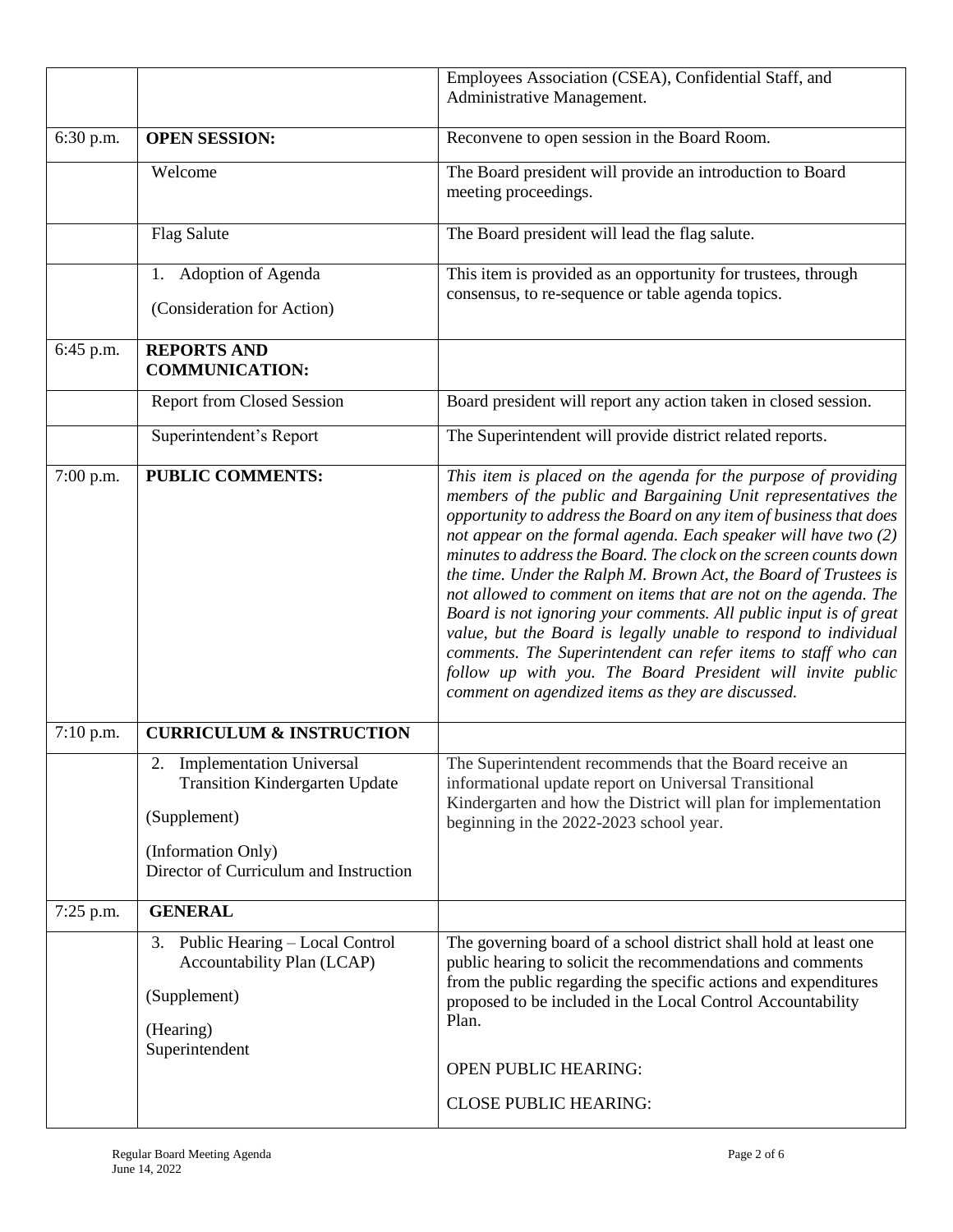| 7:45 p.m. | <b>BUSINESS AND FACILITIES:</b>                                                                                                                                                    |                                                                                                                                                                                                                                                                                                                                                                                                                                                                                                                                                                                                                          |
|-----------|------------------------------------------------------------------------------------------------------------------------------------------------------------------------------------|--------------------------------------------------------------------------------------------------------------------------------------------------------------------------------------------------------------------------------------------------------------------------------------------------------------------------------------------------------------------------------------------------------------------------------------------------------------------------------------------------------------------------------------------------------------------------------------------------------------------------|
|           | 4. Public Hearing - Proposed Budget<br>2022-2023<br>(Supplement)                                                                                                                   | Each year the governing board of each school district shall hold a<br>public hearing on the budget to be adopted for the subsequent<br>fiscal year.                                                                                                                                                                                                                                                                                                                                                                                                                                                                      |
|           | (Hearing)<br>Assistant Superintendent of<br><b>Business Services</b>                                                                                                               | <b>OPEN PUBLIC HEARING:</b><br><b>CLOSE PUBLIC HEARING:</b>                                                                                                                                                                                                                                                                                                                                                                                                                                                                                                                                                              |
|           | 5. Statement of Reasons for Assigned<br>and Unassigned Reserves Above the<br><b>State Recommended Minimum</b><br>Level<br>(Supplement)                                             | The Board will review and discuss Statement of Reasons for<br>Assigned and Unassigned Reserves Above the State<br>Recommended Minimum Level. Per Education Code Section<br>$42127(a)(2)(B)$ school districts are required to include this<br>statement with the presentation of the adopted budget.                                                                                                                                                                                                                                                                                                                      |
|           | (Discussion Only)<br>Assistant Superintendent of<br><b>Business Services</b>                                                                                                       |                                                                                                                                                                                                                                                                                                                                                                                                                                                                                                                                                                                                                          |
|           | 6. Education Protection Account<br>(EPA) Funds<br>2021-2022 and 2022-2023<br>(Supplement)<br>(Consideration for Action)<br>Assistant Superintendent of<br><b>Business Services</b> | Revenues from Proposition 30, The Schools and Local Public<br>Safety Protection Act are deposited into a state account called<br>Education Protection Account (EPA). Proposition 30 requires<br>that the use of EPA funds be determined by the governing Board.                                                                                                                                                                                                                                                                                                                                                          |
| 8:15 p.m. | PERSONNEL:                                                                                                                                                                         |                                                                                                                                                                                                                                                                                                                                                                                                                                                                                                                                                                                                                          |
|           | 7. Resolution #22-06 Declaration of<br>Need for Fully Qualified Educators<br>(Supplement)<br>(Consideration for Action)<br>Director of Curriculum and Instruction                  | Due to legislative changes in the process for hiring teachers with<br>Emergency Teaching Permits and Credentials, a Declaration of<br>Need for Fully Qualified Educators must be authorized at a public<br>meeting by the Governing Board and submitted to the Commission<br>on Teacher Credentialing. This Declaration shall remain in force<br>until June 30, 2023. The Superintendent recommends that Board<br>approve Resolution #22-06.                                                                                                                                                                             |
| 8:30 p.m. | <b>CONSENT AGENDA:</b><br>(Consideration for Action)                                                                                                                               | All matters listed under Consent Agenda are considered to be routine or<br>sufficiently supported by prior or accompanying reference materials and<br>information as to not require additional discussion. A motion as<br>referenced below will enact all items. There will be no separate<br>discussion of these items prior to the time the Board of Trustees votes on<br>the motion unless Members of the Board, staff or public request specific<br>items to be discussed or deleted from the consent agenda for separate<br>Superintendent recommends approval of the following<br>action.<br>consent agenda items. |
|           | <b>Board Meeting Minutes</b><br>8.                                                                                                                                                 | Minutes of May 10, 2022 Regular Board Meeting.                                                                                                                                                                                                                                                                                                                                                                                                                                                                                                                                                                           |
|           | (Supplement)                                                                                                                                                                       |                                                                                                                                                                                                                                                                                                                                                                                                                                                                                                                                                                                                                          |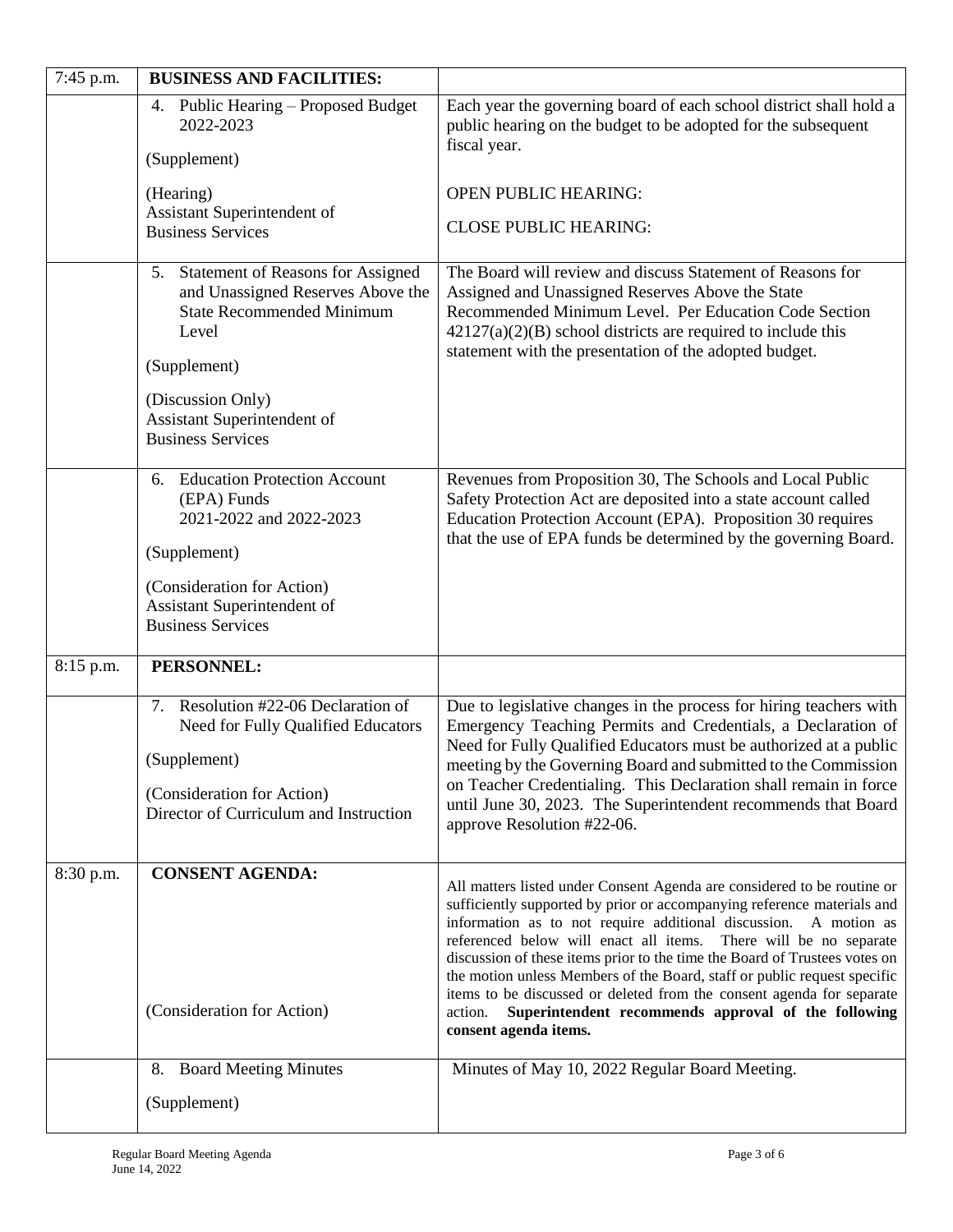| 9. Board Meeting Minutes          | Minutes of May 24, 2022 Board Study Session.                                                                                                                                                                                                                                                                                                                                                                                                                                                                  |
|-----------------------------------|---------------------------------------------------------------------------------------------------------------------------------------------------------------------------------------------------------------------------------------------------------------------------------------------------------------------------------------------------------------------------------------------------------------------------------------------------------------------------------------------------------------|
| (Supplement)                      |                                                                                                                                                                                                                                                                                                                                                                                                                                                                                                               |
| 10. District Expenditure Warrants | Warrants must regularly be presented to the Board of Trustees for                                                                                                                                                                                                                                                                                                                                                                                                                                             |
| (Supplement)                      | ratification. Detailed warrant order listings are available at the<br>District Office. The supplement reflects expenditures from<br>4/29/22 through 5/27/22.                                                                                                                                                                                                                                                                                                                                                  |
| 11. District Purchase Orders      | Purchase orders must regularly be presented to the Board of<br>Trustees for ratification. The supplemental reflects expenditures<br>from 4/30/22 through 5/31/22.                                                                                                                                                                                                                                                                                                                                             |
| 12. Personnel                     | Rescue Union School District's long-range goal is to recruit a                                                                                                                                                                                                                                                                                                                                                                                                                                                |
| (Supplement)                      | diverse, high quality staff whose goals and philosophies are<br>student focused. Periodically, changes in staffing occur due to<br>need for additional positions, resignations, or requests for leaves<br>of absence. All positions listed are within current budget<br>allocations.                                                                                                                                                                                                                          |
| A. Administrative Personnel       |                                                                                                                                                                                                                                                                                                                                                                                                                                                                                                               |
| Promotion:                        | Dustin Haley, Assistant Superintendent Curriculum and<br>Instruction, (1.0 FTE), District Office, effective 7/1/22<br>Renee Mallot, Coordinator of MTSS/Special Programs, (1.0<br>FTE), District Office, effective 7/1/22                                                                                                                                                                                                                                                                                     |
| Resignation:                      | Dustin Haley, Director of Curriculum and Instruction, (1.0 FTE),<br>District Office, effective 6/30/22                                                                                                                                                                                                                                                                                                                                                                                                        |
| <b>B.</b> Classified Management   |                                                                                                                                                                                                                                                                                                                                                                                                                                                                                                               |
| Promotion:                        | Karen Schudy, Human Resources Coordinator, (1.0 FTE),<br>District Office, effective 6/1/22                                                                                                                                                                                                                                                                                                                                                                                                                    |
| C. Classified Personnel           |                                                                                                                                                                                                                                                                                                                                                                                                                                                                                                               |
| Employment:                       | Jordyn Cunningham, Instructional Assistant, (.38 FTE), Rescue,<br>effective 3/28/22<br>Elisa King, Bus Driver-Mail Run, (.11 FTE), Transportation,<br>effective 4/26/22<br>Elizabeth Medeiros, Bus Driver, (.75 FTE), Transportation,<br>effective 4/26/22<br>Alexa Neu, Yard Supervisor, (.38 FTE), Rescue, effective 5/2/22<br>Kris Schudy, Utility Maintenance Tech, (1.0 FTE), Maintenance,<br>effective 5/23/22<br>Amy Tran, Itinerant Independence Facilitator, (.75 FTE),<br>Jackson, effective 5/2/22 |
| Leave of Absence (LOA)            | Kortnie Anderson, Student Services Secretary, (.38 FTE), Marina<br>Village, effective 5/31/22                                                                                                                                                                                                                                                                                                                                                                                                                 |
| Promotion:                        | Gelacio Rivera Zaragoza, Utility Maintenance Tech, (1.0 FTE),<br>Maintenance, effective 5/23/22                                                                                                                                                                                                                                                                                                                                                                                                               |
| Resignation:                      | Chad Bellmer, Utility Maintenance Tech, (1.0 FTE),<br>Maintenance, effective 5/20/22                                                                                                                                                                                                                                                                                                                                                                                                                          |
| Regular Board Meeting Agenda      | Page 4 of 6                                                                                                                                                                                                                                                                                                                                                                                                                                                                                                   |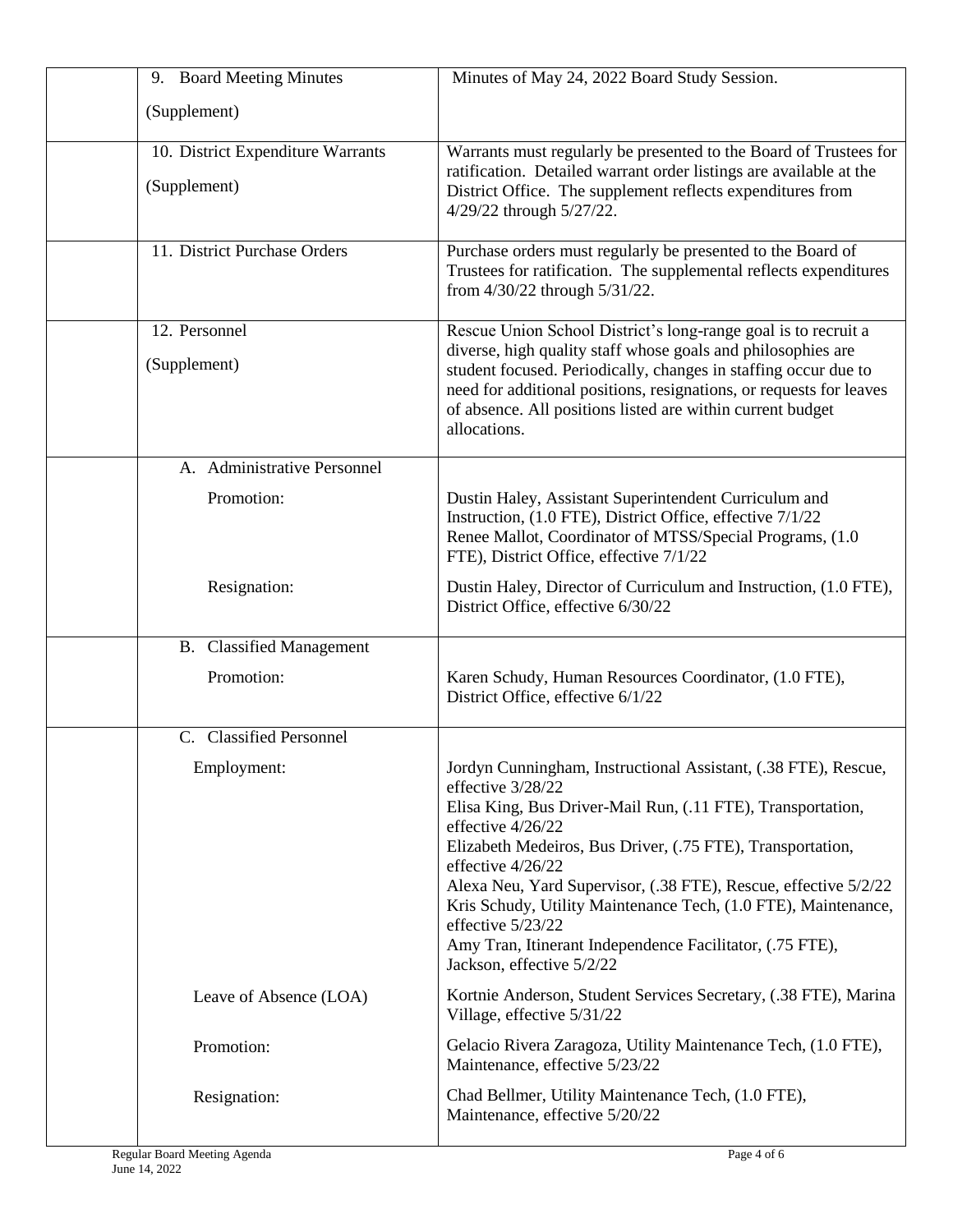|            |                                                                                                    | Max Carnes, Custodian, (.75 FTE), Maintenance, effective<br>3/25/22<br>Jordyn Cunningham, Yard Supervisor, (.38 FTE), Rescue,<br>effective 6/10/22<br>Cody Poor, Lead Maintenance Tech, (1.0 FTE), Maintenance,<br>effective 6/10/22<br>Gelacio Rivera Zaragoza, Custodian, (1.0 FTE) Lake Forest,<br>effective 5/20/22 |
|------------|----------------------------------------------------------------------------------------------------|-------------------------------------------------------------------------------------------------------------------------------------------------------------------------------------------------------------------------------------------------------------------------------------------------------------------------|
|            | D. Confidential Personnel                                                                          |                                                                                                                                                                                                                                                                                                                         |
|            | Employment:                                                                                        | Aly Perkins, Human Resources Clerk, (1.0 FTE), District Office,<br>effective $6/1/22$                                                                                                                                                                                                                                   |
|            | Resignation:                                                                                       | Karen Schudy, Personnel Technician, (1.0 FTE), District Office,<br>effective 5/31/22                                                                                                                                                                                                                                    |
|            | 13. Salary Schedules<br>(Supplement)                                                               | The Superintendent recommends the Board approve the revised<br>salary schedules reflecting the name change in the HR<br>department from "Personnel" to "Human Resources".                                                                                                                                               |
|            | 14. Contract:<br>Assistant Superintendent of<br>Curriculum and Instruction                         | The Superintendent recommends the Board approve the<br>employment contract for the Assistant Superintendent of<br>Curriculum and Instruction.                                                                                                                                                                           |
|            | (Supplement)                                                                                       |                                                                                                                                                                                                                                                                                                                         |
|            | 15. Contract:<br>Assistant Superintendent of<br><b>Business Services</b>                           | The Superintendent recommends the Board approve the amended<br>contract for the Assistant Superintendent of Business Services.                                                                                                                                                                                          |
|            | (Supplement)                                                                                       |                                                                                                                                                                                                                                                                                                                         |
|            | 16. Agreement for Legal Services<br>(Supplement)                                                   | The District desires to retain and engage the law firm of Fagen<br>Friedman & Fulfrost LLP (F3 Law) to perform legal consulting<br>services on the District's behalf.                                                                                                                                                   |
|            | 17. Agreement for Legal Services<br>(Supplement)                                                   | The District desires to retain and engage the law firm of<br>Edwards, Stevens & Tucker to perform legal consulting services<br>on the District's behalf.                                                                                                                                                                |
|            | 18. Contract: Carter Kelly<br>(Supplement)                                                         | The Superintendent recommends the Board Approve the<br>agreement with Carter Kelly for repairs to the exterior of the<br>District Office.                                                                                                                                                                               |
|            | 19. Library Services MOU - RUSD and<br>the El Dorado County Office of<br>Education<br>(Supplement) | The District has identified the El Dorado County Office of<br>Education as the entity that will provide general oversight of<br>school library services. Administration recommends approval of<br>the Memorandum of Understanding (MOU).                                                                                |
| <b>TBD</b> | <b>CLOSED SESSION:</b>                                                                             | The Board may reconvene to closed session as authorized by<br>Government Code Sections 3549.1, 54956.9, 54956.8, 54957,<br>and 54957.6 and Education Code Sections 35146 and 48918.                                                                                                                                     |